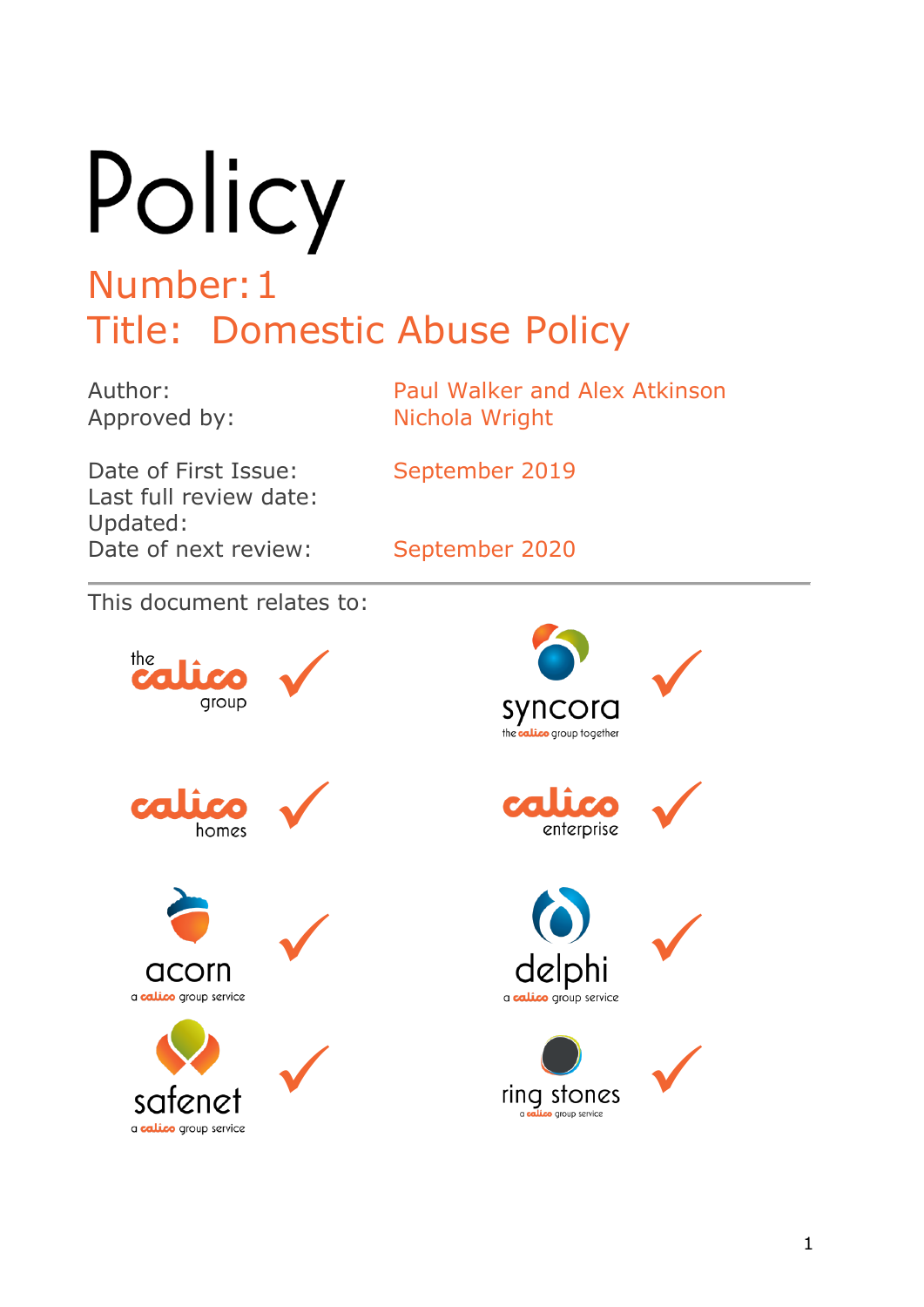## CONTENTS PAGE

| 1.                |                                                                        |  |
|-------------------|------------------------------------------------------------------------|--|
| 2.                | The Calico Group Stance on Domestic AbusesError! Bookmark not defined. |  |
| 3.                |                                                                        |  |
| 4.                |                                                                        |  |
| 5 <sub>1</sub>    |                                                                        |  |
| 6.                |                                                                        |  |
| 7.                |                                                                        |  |
| 8.                |                                                                        |  |
| 9.                |                                                                        |  |
| 10.<br>11.<br>12. | Appendix Two - Managing a Report of Domestic Abuse18                   |  |
|                   |                                                                        |  |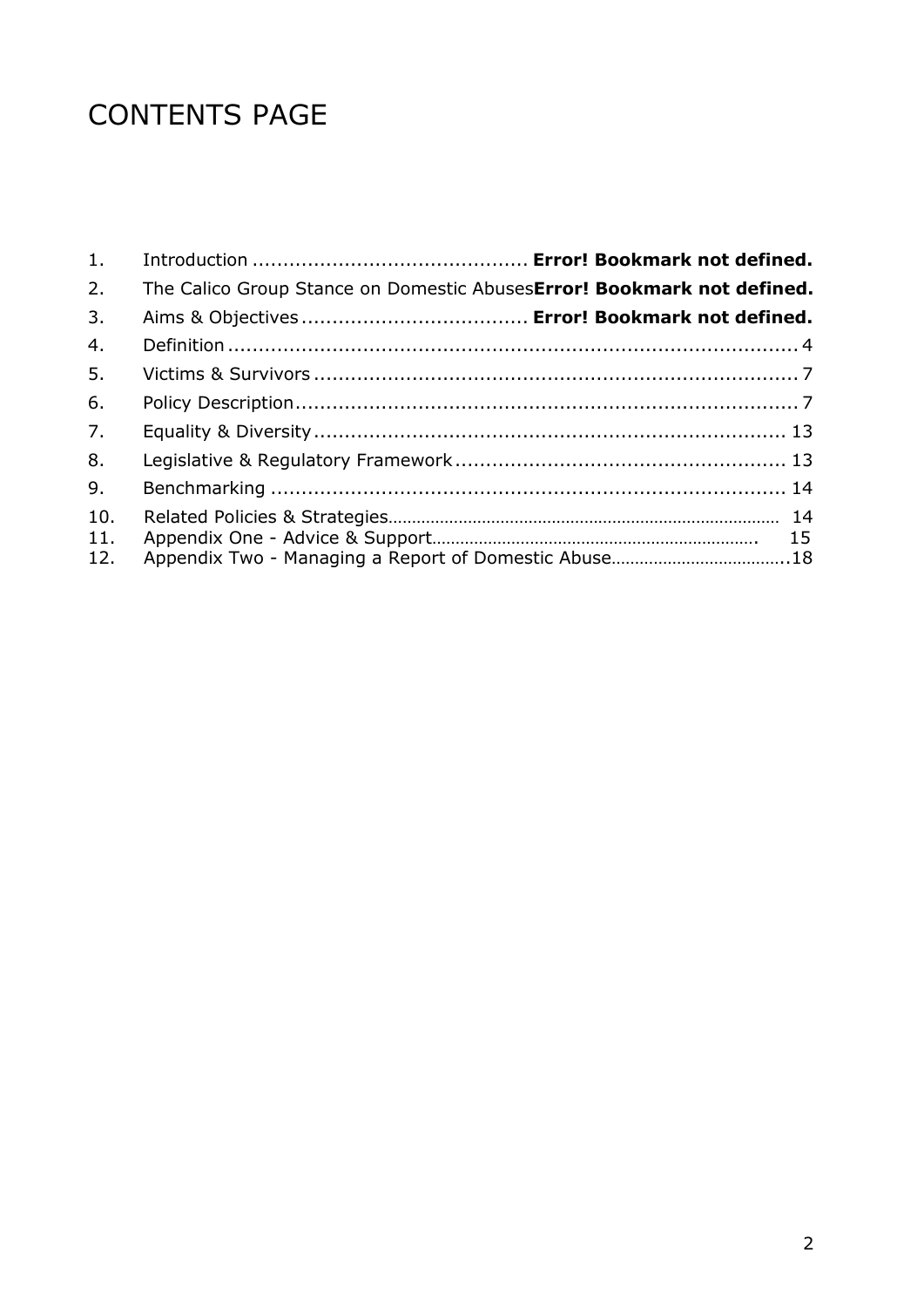## **1.0 Introduction**

This Policy aims to support an organisational culture where it is understood that anyone can experience domestic abuse and that seeking support at the earliest opportunity is a positive action. We aim to provide a supportive response that helps reduce risk and enhance safety.

#### **2.0 The Calico Group Stance on Domestic Abuse**

Calico takes a zero-tolerance approach to domestic abuse. We will treat all reports sensitively and confidentially with a person centred ethos.

We will work closely with partner agencies to respond effectively to cases of domestic abuse.

We will raise awareness of domestic abuse with our customers highlighting our zero-tolerance approach.

We will support and be actively involved in local and National initiatives such as the Make a Stand pledge, White Ribbon UK Campaign and 16 Days of Action to raise awareness of domestic abuse issues.

This policy applies to domestic abuse experienced or perpetrated by our customers.

Calico recognise that people experiencing abuse may not consider themselves a "victim" and would not want to be labelled this way. Calico also recognises that domestic abuse is a criminal act and as such those experiencing it are considered victims of crime. In this policy we have used the term victim/survivor to refer to anyone experiencing abuse.

## **3.0 Aims & Objectives**

The policy aims to ensure that Calico provides an appropriate and effective response to domestic abuse. This includes:

• Ensuring staff are trained to confidently support victims/survivors of domestic abuse and their families to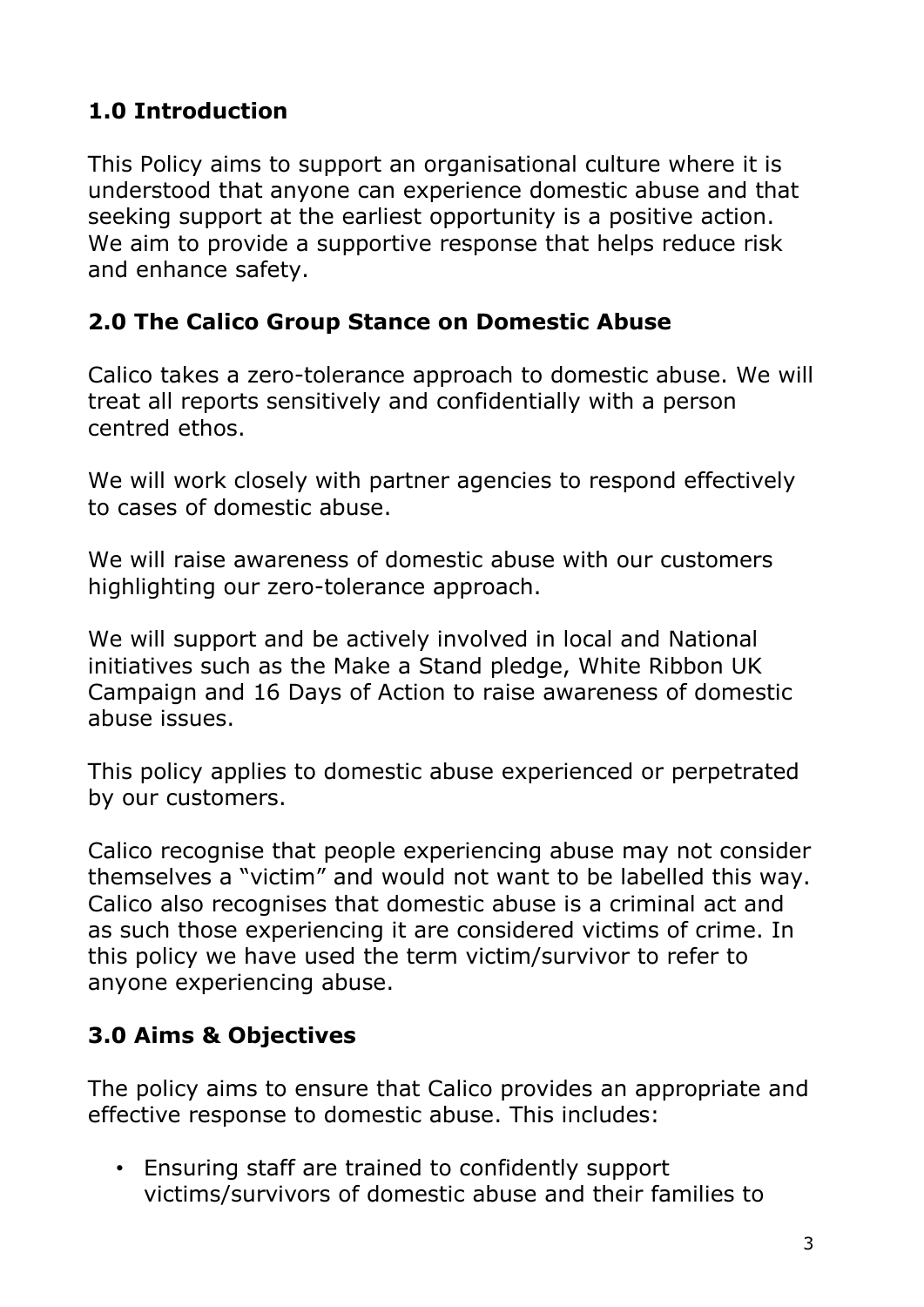increase safety and reduce risk, in partnership with specialist agencies.

- Taking action against and supporting perpetrators of domestic abuse using legal remedies and behavior change programmes where appropriate.
- Working with partner agencies and contributing to local and national initiatives to raise awareness of domestic abuse.

## **4.0 Definitions & Types of Abuse**

We adopt the following definitions of domestic abuse issued by the Government (2019);

"Any incident or pattern of incidents of controlling, coercive, threatening behaviour, violence or abuse between those aged 16 or over who are, or have been, intimate partners or family members regardless of gender or sexual orientation. The abuse can encompass, but is not limited to: psychological, physical, sexual, economic and emotional forms of abuse.

Controlling behaviour is: a range of acts designed to make a person subordinate and/or dependent by isolating them from sources of support, exploiting their resources and capacities for personal gain, depriving them of the means needed for independence, resistance and escape and regulating their everyday behaviour.

Coercive behaviour is: an act or a pattern of acts of assault, threats, humiliation and intimidation or other abuse that is used to harm, punish, or frighten their victim."\*

\*This definition includes so called 'honour" based violence, female genital mutilation (FGM) and forced marriage, and is clear that victims are not confined to one gender or ethnic group.

## **Types of Abuse**

This can encompass, but is not limited to, the following types of abuse:

- Psychological
- Physical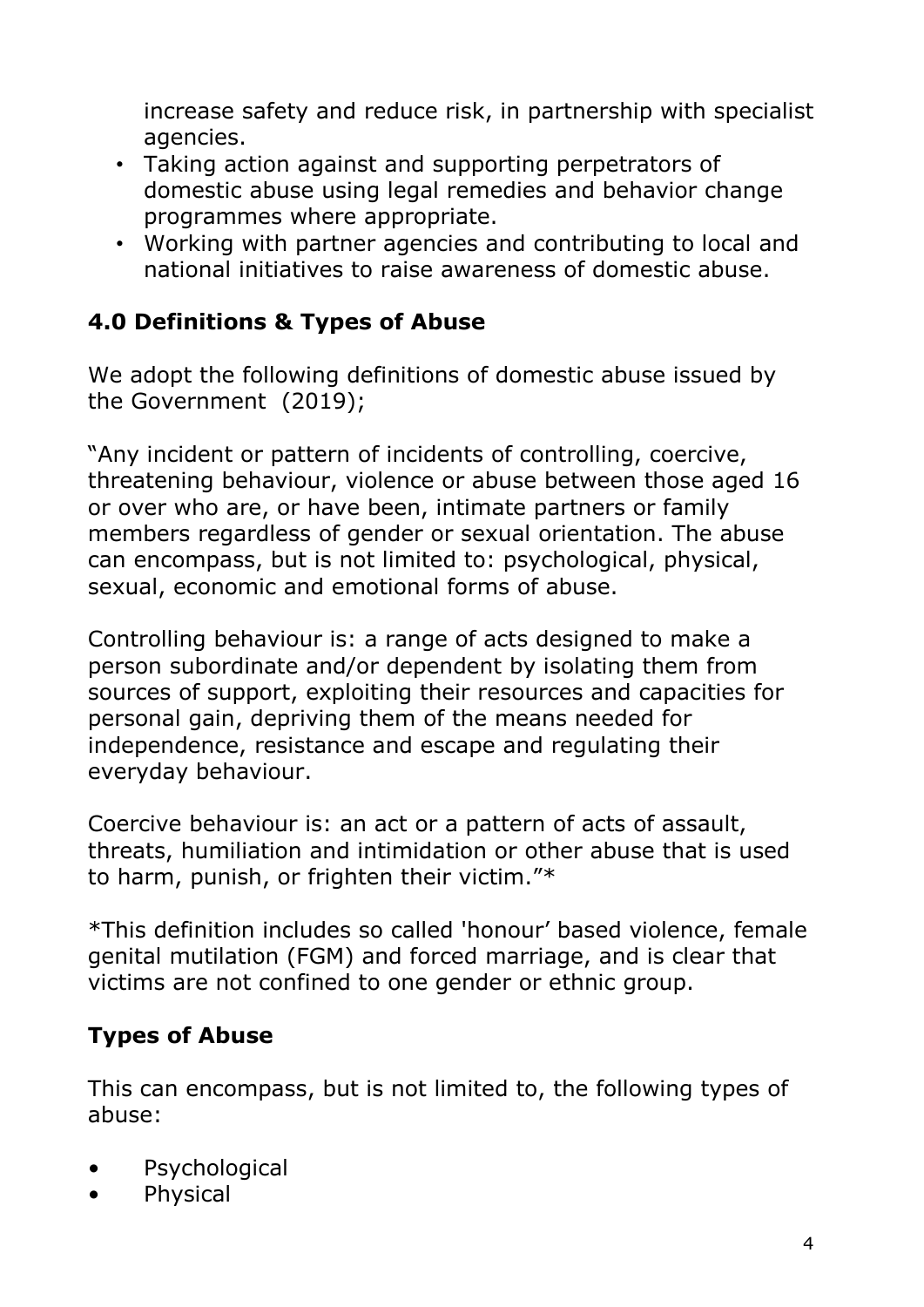- Sexual
- Economic
- Emotional

Examples of behaviour that amount to domestic abuse include:

• **Physical abuse** e.g. slapping, pushing, kicking, punching, stabbing, attempted murder or murder

**• Sexual abuse** e.g. rape and non-consensual sex acts

• **Emotional or psychological abuse** e.g. intimidation, isolation, verbal abuse, humiliation, degradation, not allowing visitors

• **Destruction of belongings**, threat of legal sanctions e.g. deportation, custody of children

• **Economic abuse**, denial of rights or restriction of personal freedom e.g. withholding money, preventing people from working, raising debt in victim's name, preventing medical help, or hiding/refusing travel/immigration documents

• **Using coercion and intimidation to control someone** e.g. forcing someone to marry, taking someone abroad against their will, threats, isolation, exhaustion, degradation.

## **Female Genital Mutilation**

Female genital mutilation (FGM), also known as female circumcision, involves procedures that include the partial or total removal of the external female genital organs for non-medical reasons. The practice is traumatising and has serious physical and emotional health consequences both at the time of mutilation and in later life.

It is an offence to:

- Perform female genital mutilation
- Assist a female to carry out female genital mutilation on herself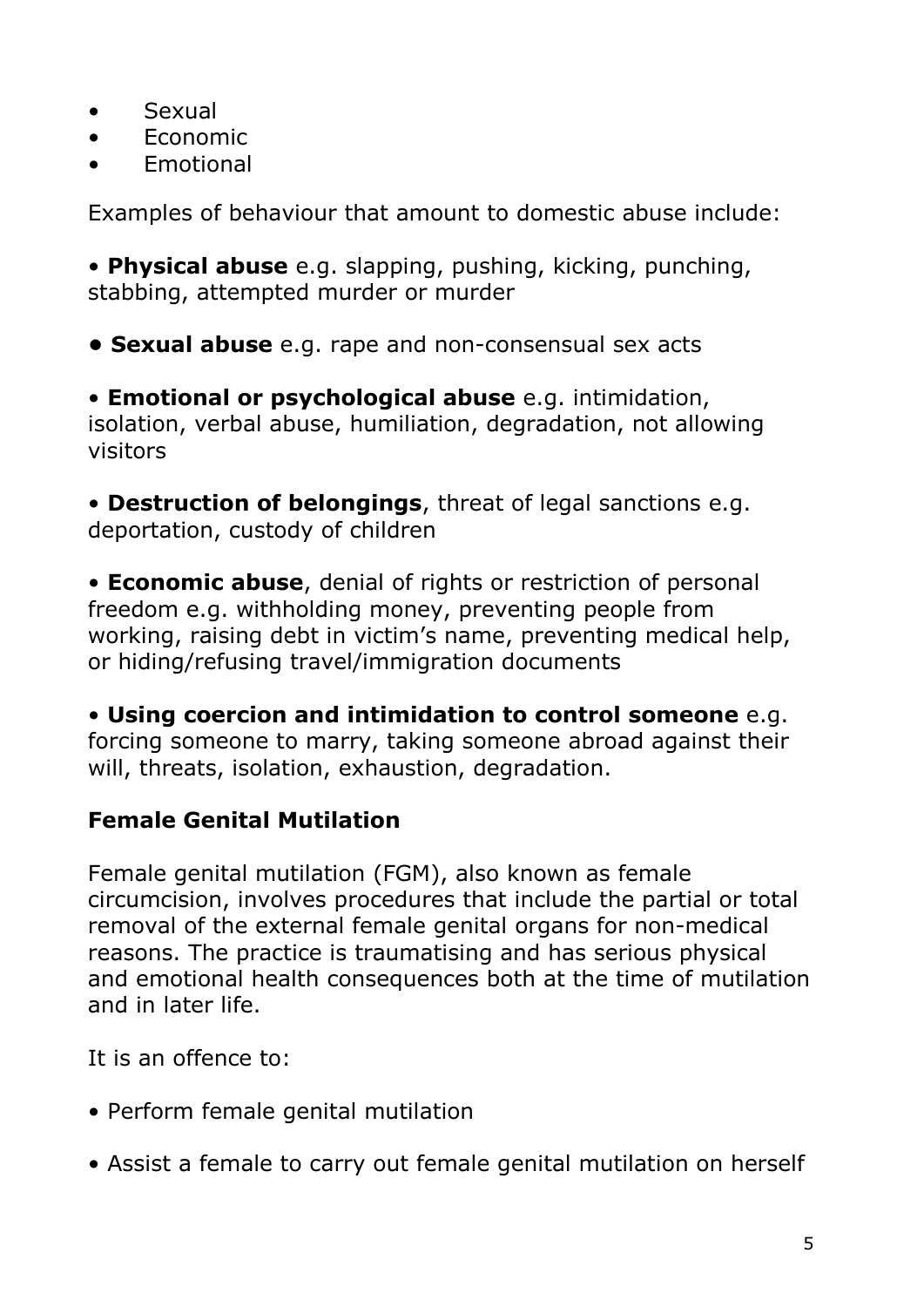• Assist anyone (whether a UK national or not) to carry out female genital mutilation on a UK national anywhere in the world

• Fail to protect a girl aged 16 or under from female genital mutilation

Where female genital mutilation is reported to us, we will respond to the report in accordance with this policy and the Safeguarding Policy. We will cooperate with relevant agencies and refer victims and other family daughters to appropriate sources of support.

## **Forced Marriage**

A forced marriage is where one or both people do not (or cannot, in cases of individuals with learning disabilities) consent to the marriage and pressure or abuse is used.

The pressure put on people to marry against their will can be physical, emotional, economic and/or psychological. Where forced marriage concerns are reported to us, we will respond to the report in accordance with this policy and the Safeguarding Policy.

#### **Elder Abuse**

Any older person can potentially be a victim of elder abuse which is exacerbated by their additional vulnerabilities, such as; limited mobility, mental health and social isolation. In the context of domestic abuse, elder abuse is perpetrated by an intimate partner or wider family, who are often in caring roles.

## **Wellbeing**

The Care Act 2014 specifies that freedom from abuse and neglect is a key part of a person"s wellbeing. The guidance outlines that abuse takes many from, and practitioners should not be constrained in their view of what constitutes abuse or neglect.

## **Safeguarding**

A number of adults who need safeguarding are often experiencing domestic abuse in some way. If domestic abuse is the main factor and there are no other safeguarding concerns, support can be provided by specialist domestic abuse services, Multi Agency Risk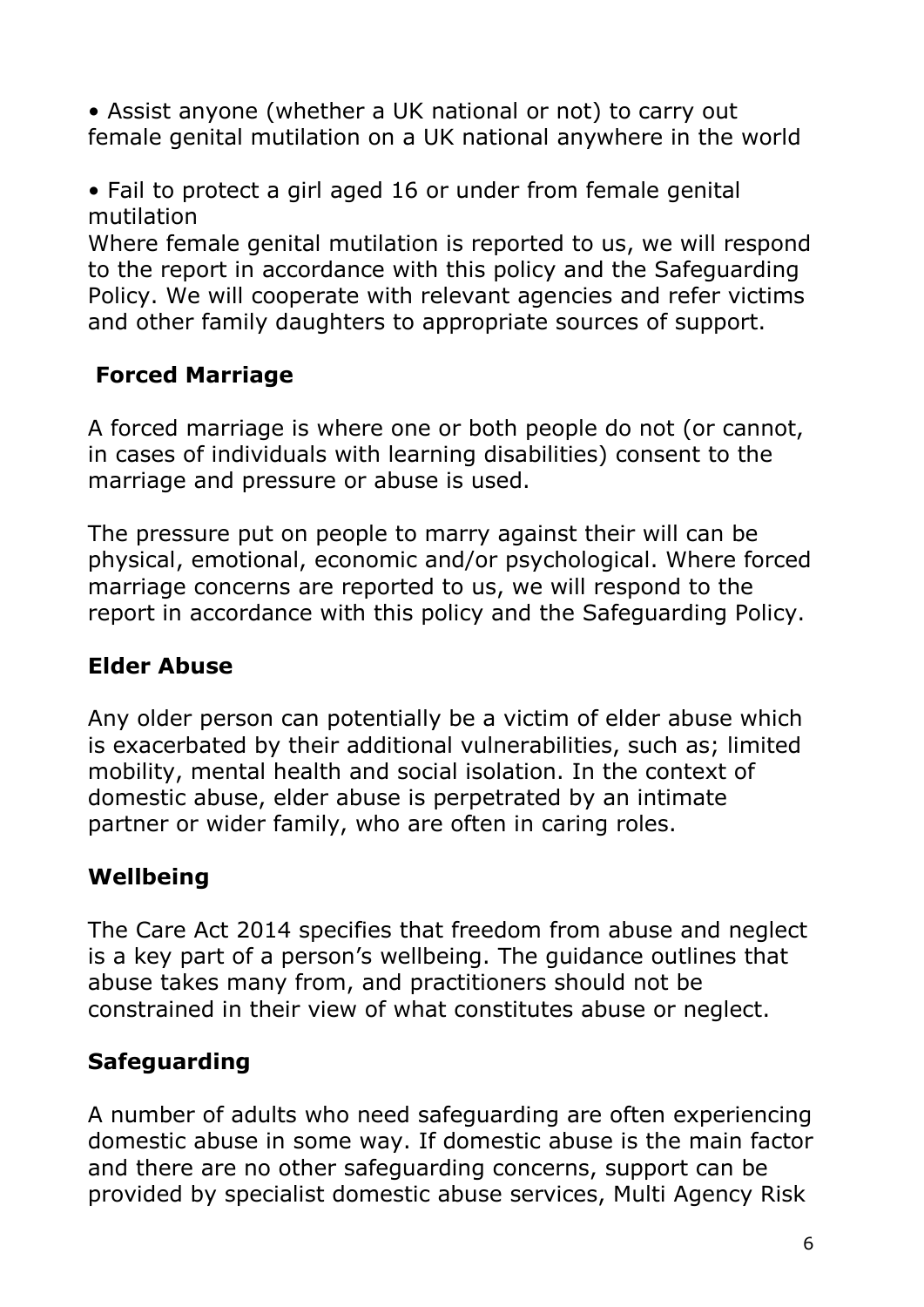Assessment Conferences (MARAC) and/or the Police. If there are multiple safeguarding concerns identified a referral should also be made to adult social care.

#### **5.0 Victims and survivors of domestic abuse**

Given that domestic abuse is perpetrated predominantly within homes, housing providers can play a unique role in supporting victims/survivors of abuse who are their tenants and holding perpetrators to account.

Any person can experience domestic abuse, regardless of age, culture, race, ethnicity, gender, sexuality, religion or other characteristics. Domestic abuse does not only occur in intimate partner relationships, but includes violence between family and household members.

Whilst both men and women may experience incidents of interpersonal violence and abuse, women are considerably more likely to experience repeated and severe forms of abuse, including sexual violence. They are also more likely to have experienced sustained physical, psychological or emotional abuse, or violence which results in injury or death.

Victim/survivors of domestic abuse are often isolated, experience high levels of fear and trauma, feel ashamed and disempowered and often need extensive support around a range of issues.

Domestic abuse may include hate behaviour directed towards the victim due to their personal characteristics.

## **6.0 Policy Description**

#### **How we will respond**

We believe that our customers should not live in fear of abuse or violence. We take domestic abuse seriously and are committed to providing a sensitive and confidential response to anyone approaching us for assistance in cases of domestic abuse.

If a victim/survivor reports domestic abuse in person, we will ensure that they can be supported confidentially and discreetly by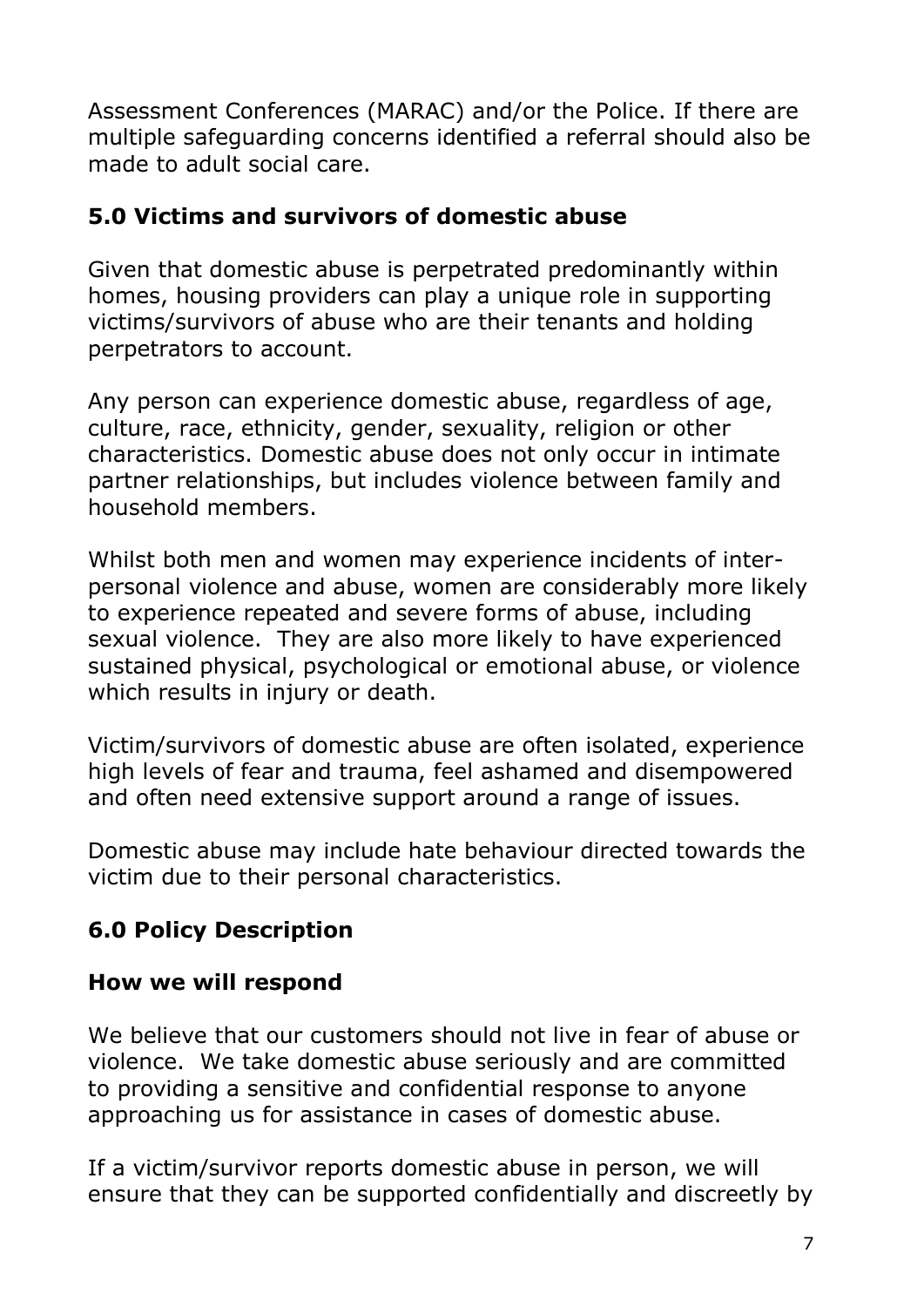a member of staff. If they make a disclosure by other means, ie, over the phone, they will be offered immediate domestic abuse support contact numbers and safety advise.

## **The support we offer (all services)**

## **We will:**

• Attempt to identify victims/survivors when they become our customer and during our relationship with customers. Where customers tell us they are experiencing domestic abuse we will offer information about support and safety advice.

• Enable service users to report domestic abuse to us in different ways, including; in person, in writing, by telephone, online or via a third party such as a police officer or IDVA (Independent Domestic Violence Advocate).

• Ensure that victim/survivors know that they can meet staff in confidence at our offices or at an agreed choice of safe venue.

• Where domestic abuse is identified, aim to carry out a risk assessment (using the Domestic Abuse, Stalking and "Honour" based violence (DASH) Risk Identification Checklist) and work with specialist agencies to help with safety planning and support for the victim/survivor and their children.

• Share information with the local MARAC. We are participants in MARACs at which information is shared between agencies involved in domestic abuse cases and they produce multi-agency action plans in response to high risk cases. For cases which meet the MARAC risk rating threshold or if we have child protection concerns, we have a legal duty to share this with agencies. In cases where the threshold is not met, with the agreement of the victim/survivor, we will make referrals to other support from relevant agencies.

• Agree an action plan with the victim/survivor, monitor the situation and review at a frequency agreed with them.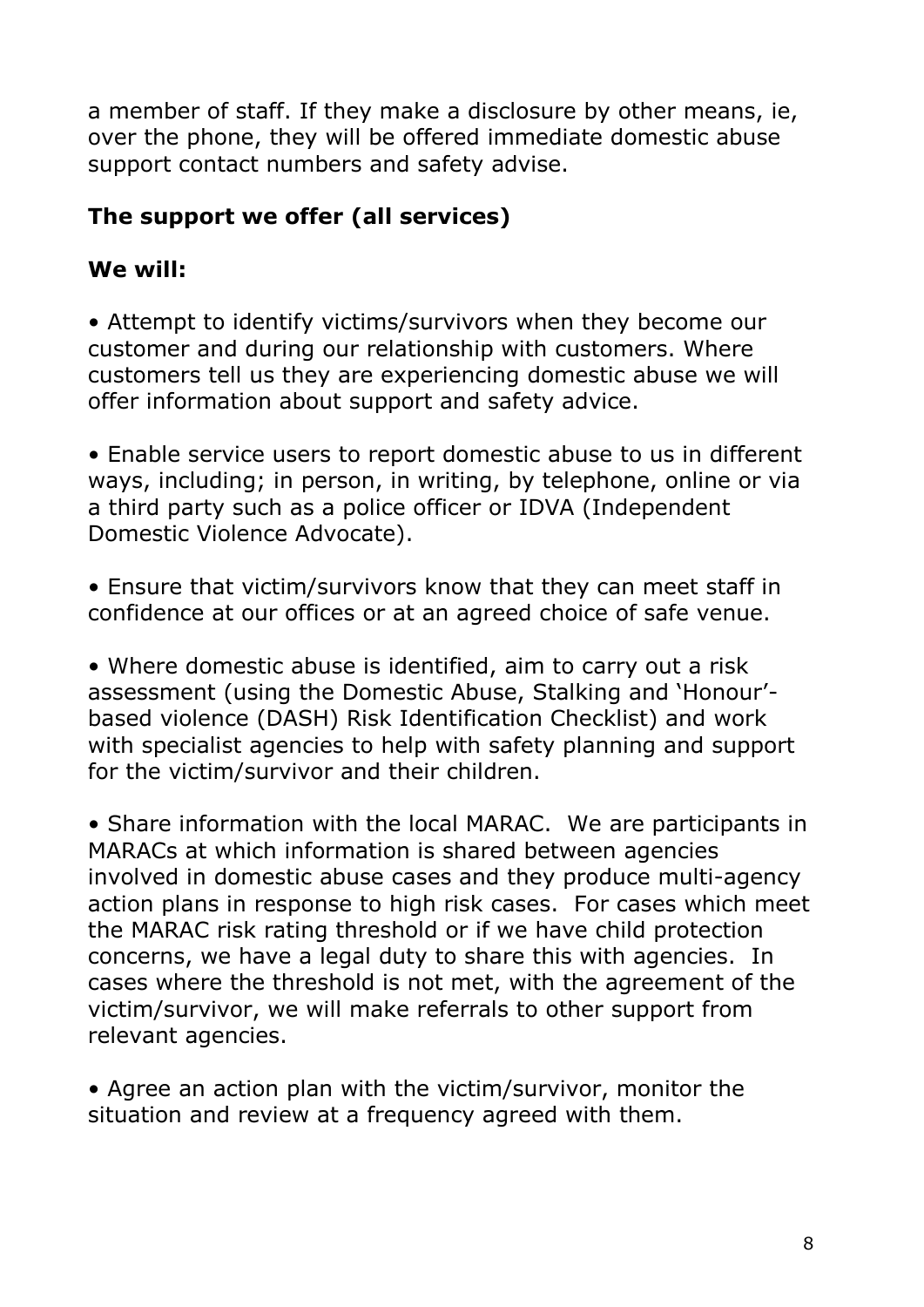• Provide improved security to a victim/survivor's home where a need is identified. This may be in partnership with local Sanctuary Schemes.

• Help people experiencing domestic abuse access appropriate services as early as possible and provide advice to allow them to make choices about what to do next.

• Ensure that where children and young people are affected by domestic abuse, they have access to services as early as possible.

• Make use of civil laws to offer maximum protection to all victims/survivors to stop the abuse reoccurring.

• Follow our Safeguarding Policy for protecting children where we believe a child is at risk due to an abusive relationship.

• Make domestic abuse awareness training available for all frontline staff.

• Provide support and guidance to staff experiencing domestic abuse through the Calico Group Domestic Abuse Policy for employees .

• Publicise our approach to raise awareness amongst staff and residents, with the aim of increasing reports of domestic abuse.

#### **Other Support (Calico Homes)**

Calico Homes can take other action to assist victim/survivors, such as:

- Repairing damage to the property (if a Calico Homes resident)
- Offering extra security at the property
- Making a referral to emergency safe refuge accommodation.

Security measures may be arranged and provided at our discretion, or a referral made to an external agency for assistance.

#### **Accommodation and Rehousing (Calico Homes)**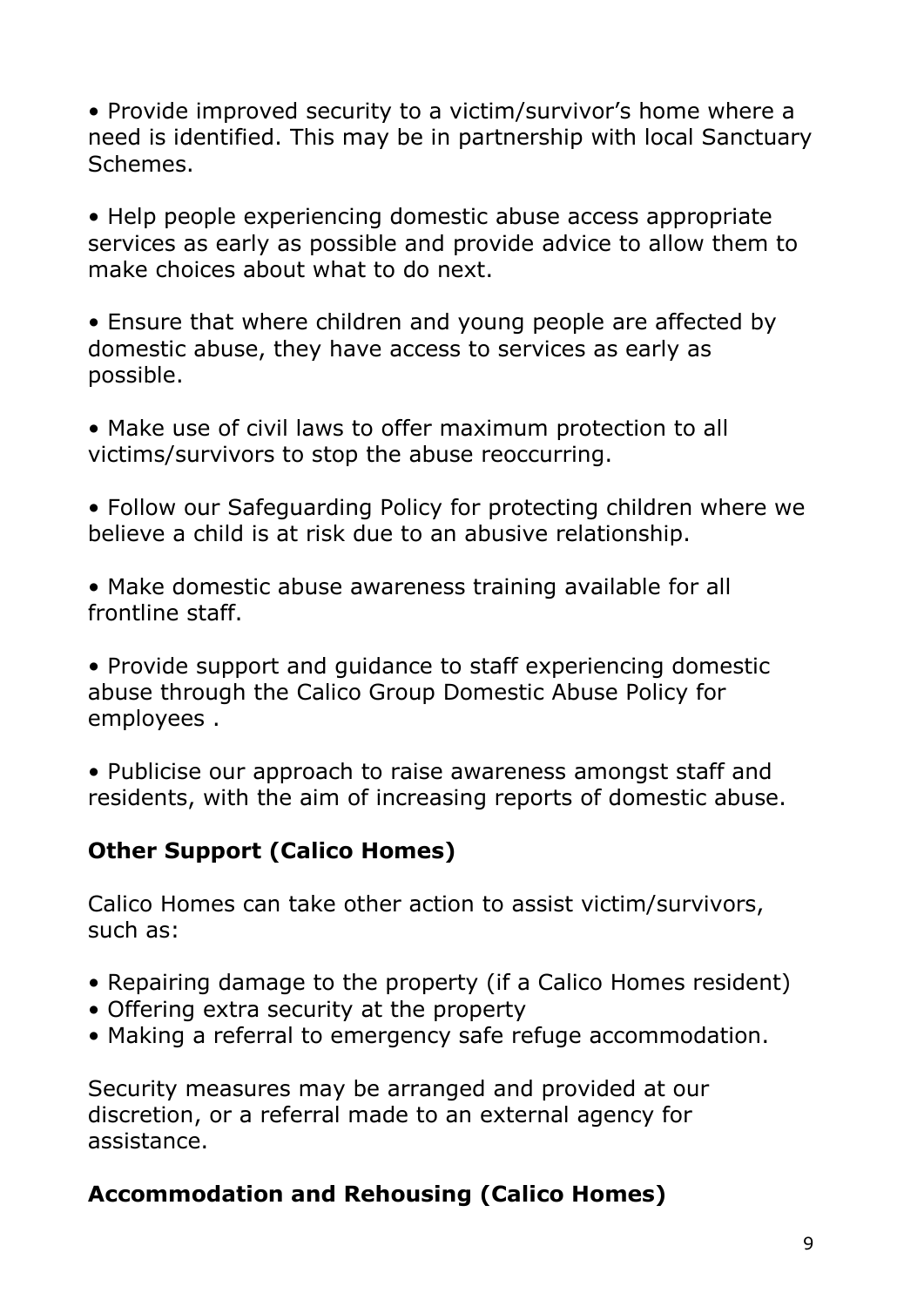Calico Homes recognise that housing is normally a key issue in domestic abuse cases. We understand that many victims may not wish to move home in order to maintain local and family connections or avoid disruption to their children and their schooling. We aim to work with the victim/survivor to take action to manage the risks posed to them in remaining at home and where possible we will support the rights of the victim/survivor to ensure that they are not deprived of accommodation.

In cases where the victim/survivor is a household member but not a tenant, we will ensure they are supported to access help and advice from specialist agencies and they will be advised to approach a local authority for rehousing assistance. We may in exceptional circumstances consider granting a tenancy to the victim when they are not a tenant.

#### **Emergency Move (Calico Homes)**

Calico Homes are unable to directly provide emergency accommodation to victim/survivors. We will refer victim/survivors to local housing advice services or safe refuge accommodation.

#### **Long Term Transfer (Calico Homes)**

Calico Homes will assist the victim/survivor to move to another property where we believe that this would help in decreasing the risk presented to them. We will seek the advice of outside agencies in making assessments of risk for rehousing purposes, such as Independent Domestic Violence Advocates (IDVAs), support agencies and the Police. We will not consider a transfer if it would not reduce the risk presented.

Transfer may be achieved by any of these means:

- Direct Offer (Management Transfer)
- Choice-Based Lettings (Be With Us)
- Reciprocal arrangements with a another social landlord
- Referral to local authority for housing assistance

Where there is an immediate or elevated risk to the victim/survivor, the usual means of enabling a transfer to safe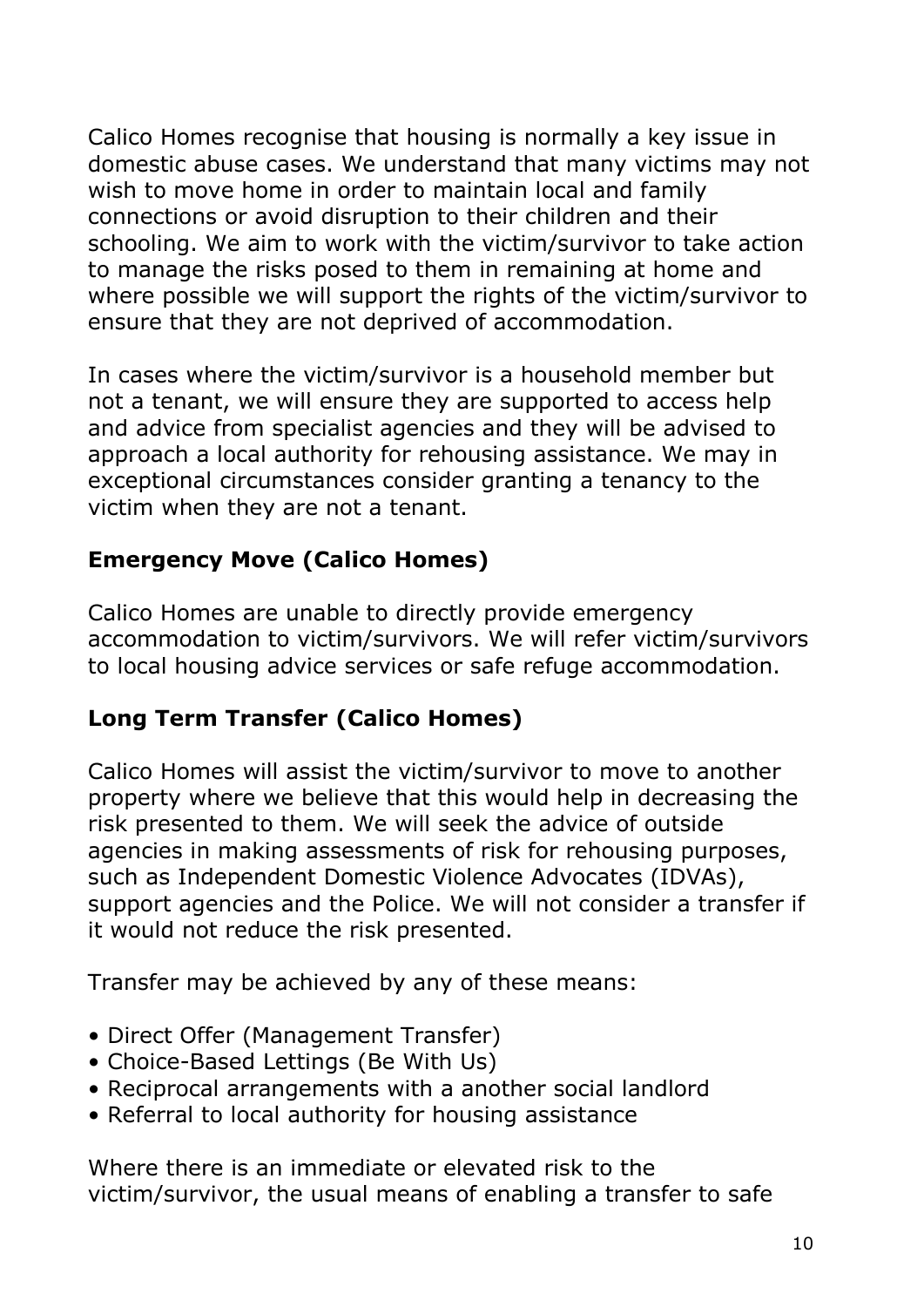alternative accommodation is for the victim/survivor to approach a local authority for assistance as a homeless person.

A reciprocal arrangement (where another social landlord agrees to allocate the victim/survivor a property in return for nomination rights on one of our properties) may be considered in exceptional circumstances in line with our Allocations Policy.

Where we assist a victim/survivor to move home, we will consider their housing needs to ensure that the accommodation offered is appropriate. This may mean we offer a different type or size property to victims/survivors, providing this meets the customers" housing needs.

## **Priority (Calico Homes)**

We will make a direct offer where we decide to facilitate a transfer for the victim on domestic abuse grounds. We will make only one reasonable offer of alternative appropriate accommodation, in accordance with the victim/survivor's housing needs.

#### **Joint Tenants (Calico Homes)**

Where the victim/survivor and perpetrator have a joint tenancy we cannot intervene to decide which party should occupy the property. We will support the victim/survivor to obtain legal advice on their options, which include:

- Seeking an occupation order
- A court order to transfer the tenancy to their sole name

• The victim/survivor serving Notice to Quit to end a periodic or 'lifetime' tenancy

## **Notice (Calico Homes)**

Under the tenancy agreement, victims/survivors can serve the Calico Homes with a Notice to Quit to end their joint tenancy.

This must be done in collaboration with Calico, to explore the possibility of granting a sole tenancy to the victim/survivor; this may be for an alternative property or the same property where it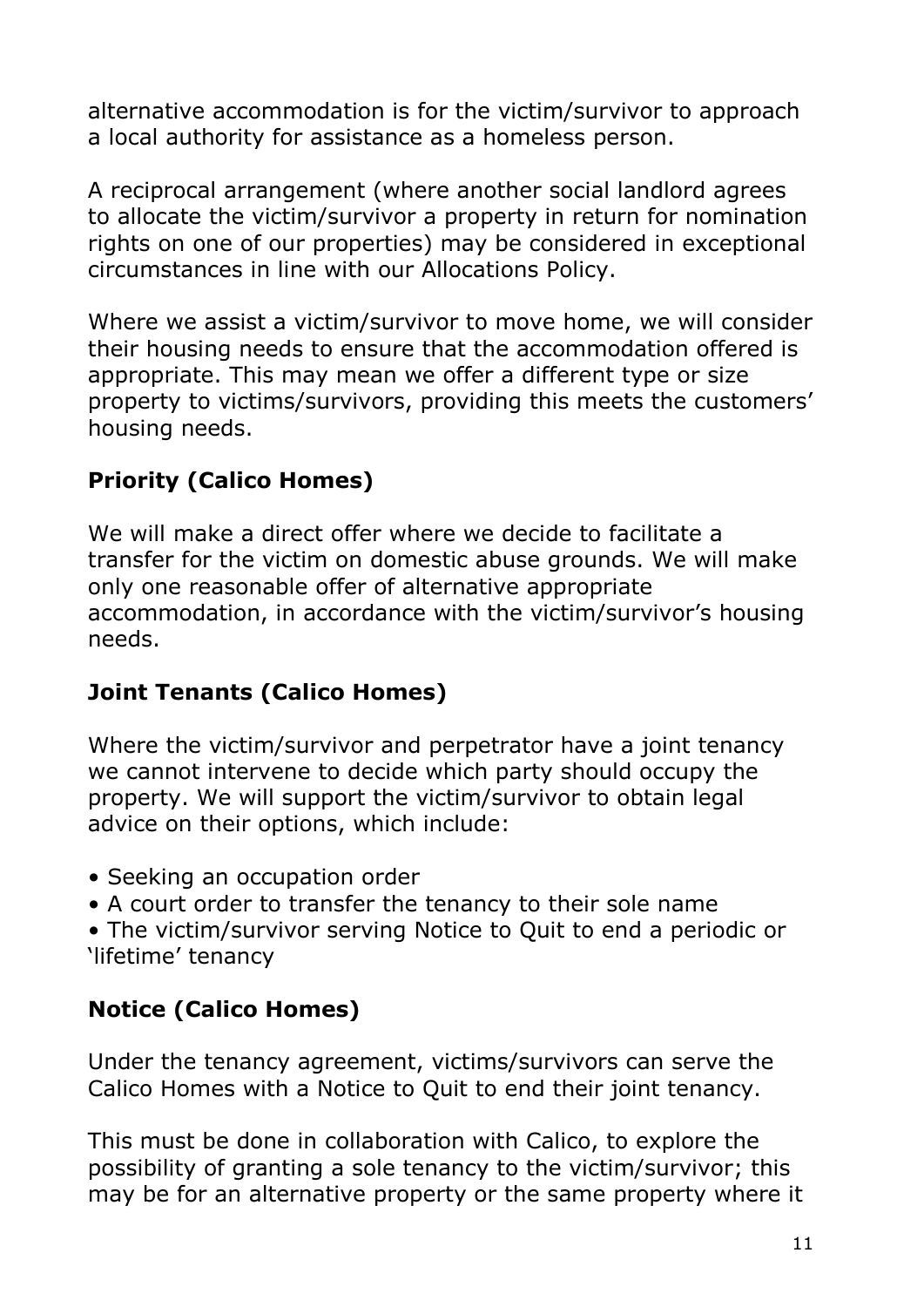is considered safe to do so. Any decision will be based on the risk posed to the victim/survivor and the suitability of the property for their housing needs.

Where a Notice to Quit is served by the victim/survivors to end their joint tenancy and the perpetrator fails to vacate, we will take possession proceedings to remove the perpetrator.

## **Action Against Perpetrators (Calico Homes)**

Calico Homes may support victims/survivors to take legal action against perpetrators of domestic abuse and help them access advice about their options.

Where the perpetrator is a Calico Homes resident or household member, we may initiate legal action against them in accordance with our Anti-Social Behaviour Policy. Where the perpetrator is not a resident or a household member, we will refer the victim/survivor to access appropriate support to increase their safety and seek advice on taking legal action.

Any action taken will be pursued in consultation with the victim/survivor as far as is reasonable. The overriding consideration of any intervention taken by Calico Homes is to reduce the risk to the victim/survivor. Legal action will not be pursued where this is likely to increase the risk to the victim. Civil remedies available to Calico Homes include:

- Possession proceedings
- Injunctions

Calico Homes will also assist victim/survivors to access support from specialist support agencies which can advise them on specialist legal remedies, including:

- Non-molestation orders
- Occupation orders
- Restraining orders

## **Multi-Agency Work (Calico Homes)**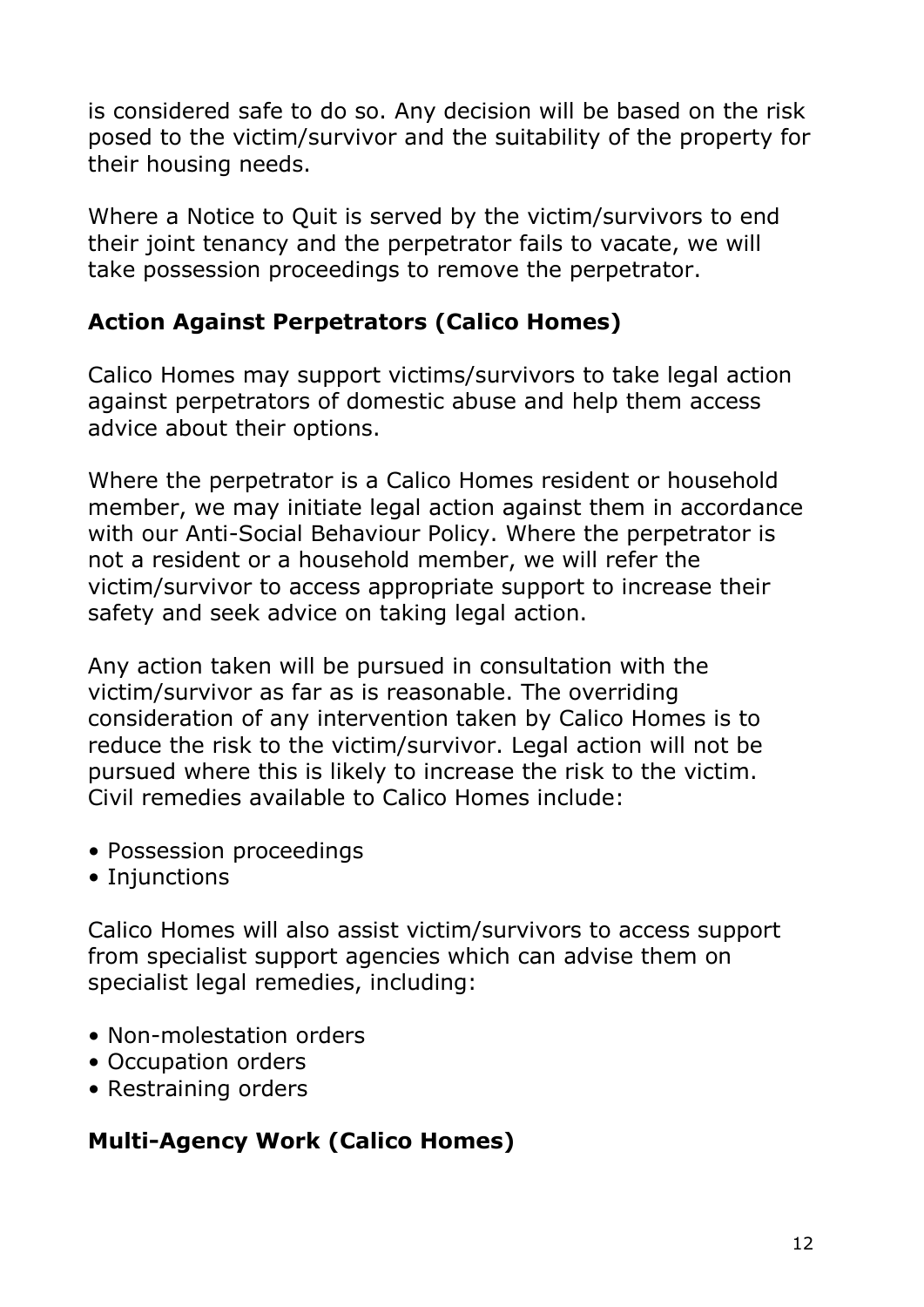Calico Homes will encourage a joint and co-ordinated approach to addressing domestic abuse. We will liaise with the Police, local authorities, voluntary agencies and community groups.

We will participate in Multi Agency Risk Assessment Conferences (MARACs) to support and protect victims/survivors and will follow any recommendations made.

## **Confidentiality and Consent (all services)**

Calico will respect confidentiality when dealing with reports of domestic abuse.

There are some circumstances in which we are required by law to disclose information given to us, for example in cases involving safeguarding children or vulnerable adults, or for the purposes of the prevention and detection of crime.

We will discuss this obligation with the person making the disclosure where possible. Where we are under a duty to disclose safeguarding concerns we will refer the matter to the relevant agency in accordance with our Safeguarding Policy.

## **7. Equality and Diversity (all services)**

Calico will ensure that this policy is applied fairly and consistently. We will not directly or indirectly discriminate against any person or group of people. We will act sensitively towards the diverse needs of individuals and communities and will take positive action where appropriate.

We will make appropriate arrangements where necessary to ensure that customers are not unreasonably and disproportionately affected.

#### **8. Legislative and Regulatory Framework**

This policy is informed by the following legislation and regulation:

- RSH Regulatory Consumer Standards
- Domestic Abuse Bill (draft 2019)
- Domestic Violence, Crime and Victims (Amendment) Act 2012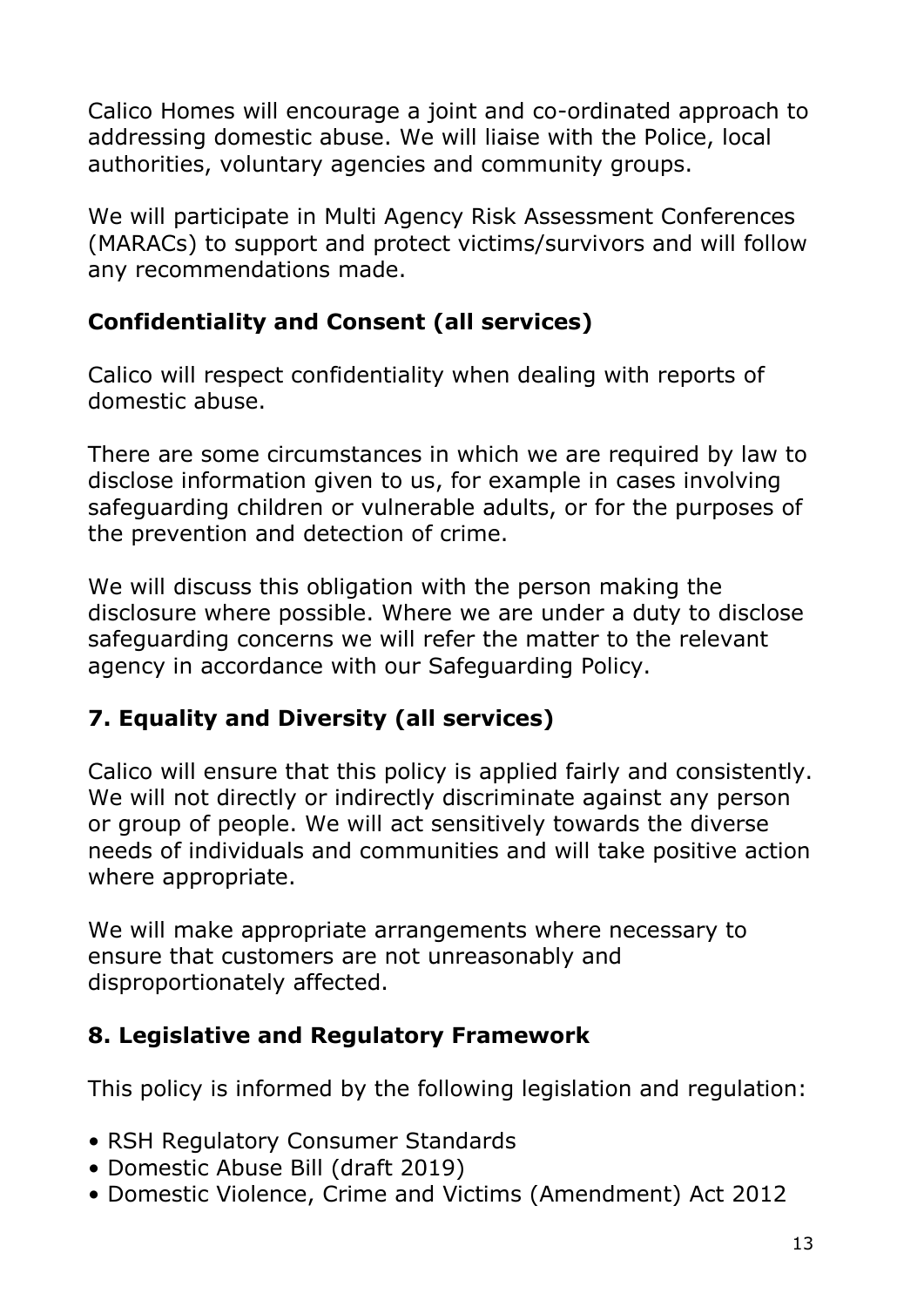- Domestic Violence, Crime and Victims Act 2004
- Serious Crime Act 2015
- Crime and Security Act 2010
- Family Law Act 1996
- Civil Partnership Act 2004
- Protection from Harassment Act 1997
- Equality Act 2010
- Housing Act 1996
- Data Protection Act 2018
- Female Genital Mutilation Act 2003
- Forced Marriage (Civil Protection) Act 2007

## **9 Benchmark Analysis**

We have bench marked against several organisations' Domestic Abuse Policy including:

Gentoo Group Peabody Durham City Homes

#### **10 Related Strategies, Policies and Procedures**

- Employee Domestic Abuse Policy and Procedure
- Anti-Social Behaviour Policy
- Anti-Social Behaviour Procedure
- Safeguarding Policy
- Safeguarding Procedure
- Allocations Policy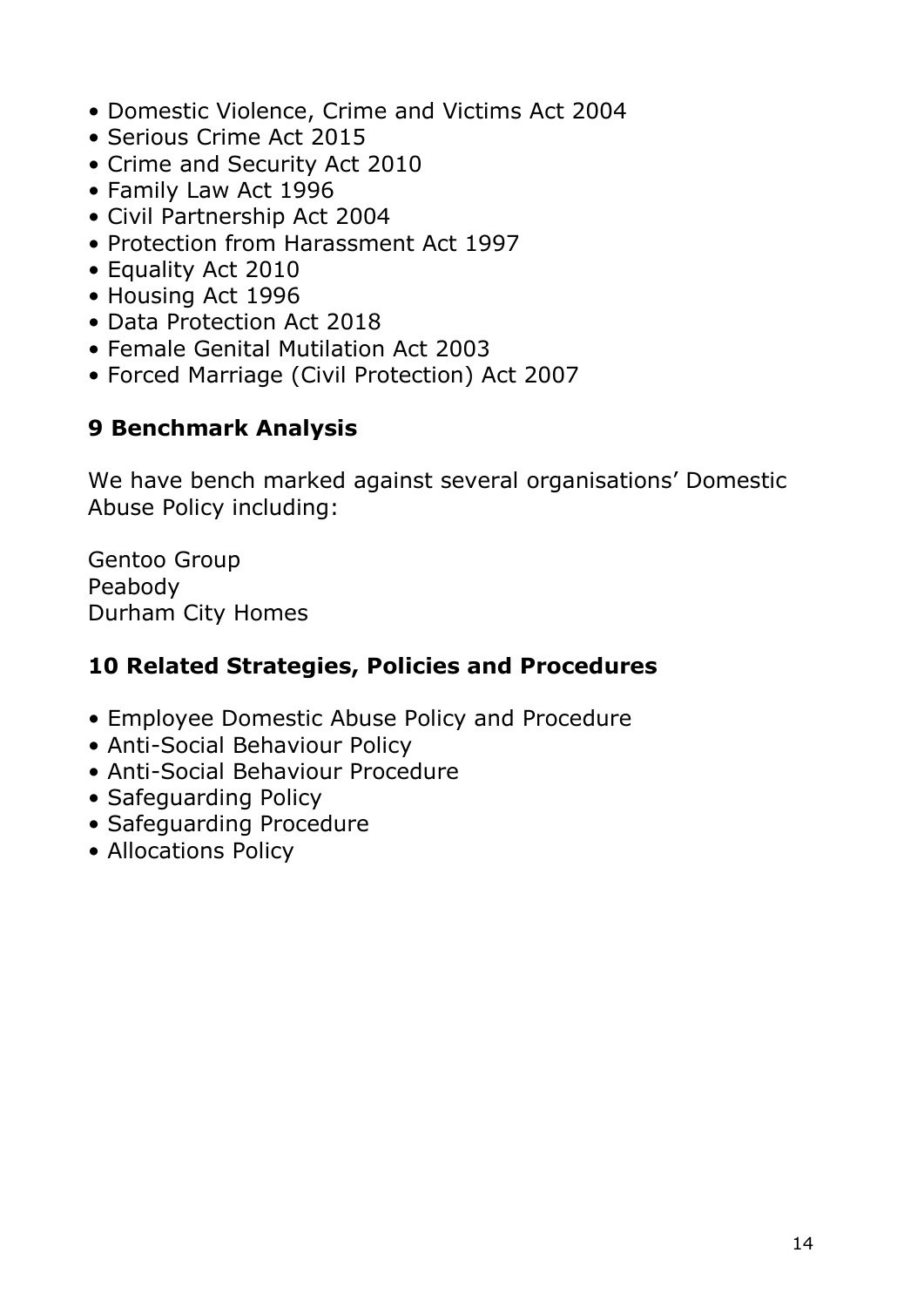#### **Appendix 1 Advice and Support**

There are a number of avenues for advice and support available for both employees living with domestic abuse, and for managers with concerns about how Calico can support employees.

#### **Calico Group Safeguarding Leads**

A referral should be made and advice sought from one of the safeguarding leads following all disclosures and any concerns for an employee.

#### **LIST OF SAFEGUARDING LEADS**

For the specific service areas approach your dedicated lead in the first instance unless unavailable, for all other services all of the below can be accessed at any time.

| Lead                               | Area                                                    | <b>Contact Numbers</b>        | Email                                   |
|------------------------------------|---------------------------------------------------------|-------------------------------|-----------------------------------------|
| <b>Nicola</b><br>Crompton-<br>Hill | Calico Group Lead                                       | 01282 686315<br>07956549455   | ncrompton-<br>hill@acornrecovery.org.uk |
| <b>Jane Williamson</b>             | <b>Barley View</b>                                      | 01706 655917<br>07542229367   | JWilliamson@calico.org.uk               |
| <b>Kate Heelas</b>                 | Gateway<br>Services/Floating<br><b>Support Services</b> | 01282 686367<br>07855232353   | kheelas@calico.org.uk                   |
| <b>Alex Atkinson</b>               | Safenet                                                 | 01282 414130<br>07974157405   | aatkinson@safenet.org.uk                |
| <b>Stacey Garvin</b>               | Acorn                                                   | 01282 686321<br>07854 247 792 | sgarvin@calico.org.uk                   |

Safeguarding Leads can provide;

- Support and guidance for the referring staff member on their course of action
- Access to counselling and support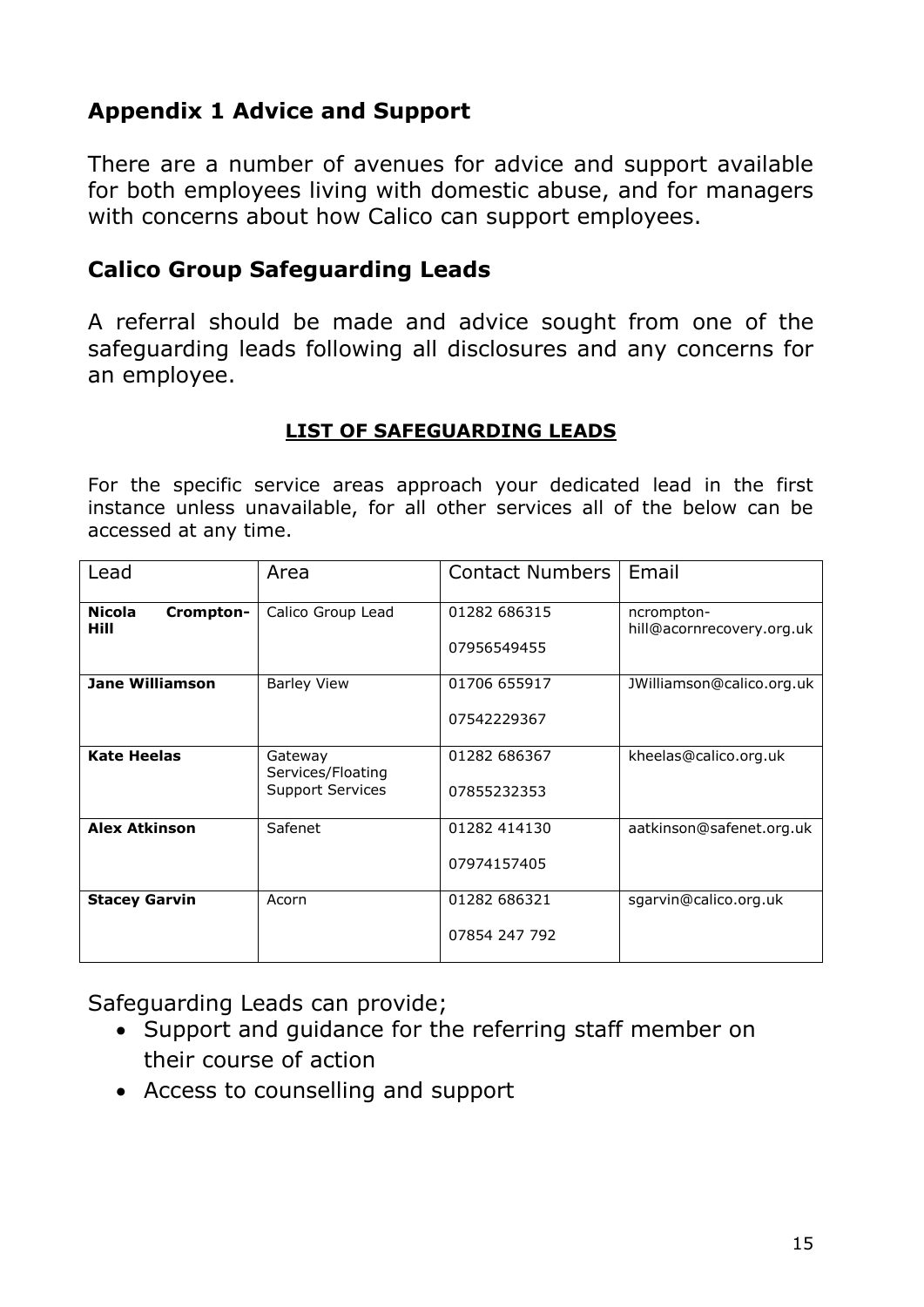## **SafeNet Domestic Abuse Services**

Tel: 0300 3033581 (7 days per week, 24 hours a day) or e-mail: [contact@safenet.org.uk](mailto:contact@safenet.org.uk)

SafeNet can provide:

- Information and advice for managers in their course of action
- Confidential support for all domestic abuse victims/survivors
- Risk management and prevention of further harm through various initiatives

#### **Support available in Lancashire districts**;

Click the link below for the contact details on Lancashire Victims Services website for community based domestic abuse support services available across Lancashire;

<https://lancashirevictimservices.org/>

Contact Calico Group"s SafeNet Domestic Abuse and Support Services for refuge provision and assistance accessing refuges nationally.

0300 3033581 www.safenet.org.uk

#### **Support available in other areas of the UK;**

Web link for Victim Support -  $\Box$ <http://www.victimsupport.org.uk/>

 $\Box$ Web link for female victims - Women's Aid <http://www.womensaid.org.uk/>

 $\Box$ Web link for male domestic violence victims – MALE <http://www.mensadviceline.org.uk/> or telephone 0808 801 0327

 $\Box$ For information and advice for children and young people, please visit the Childline website or telephone Childline free on 0800 11 11.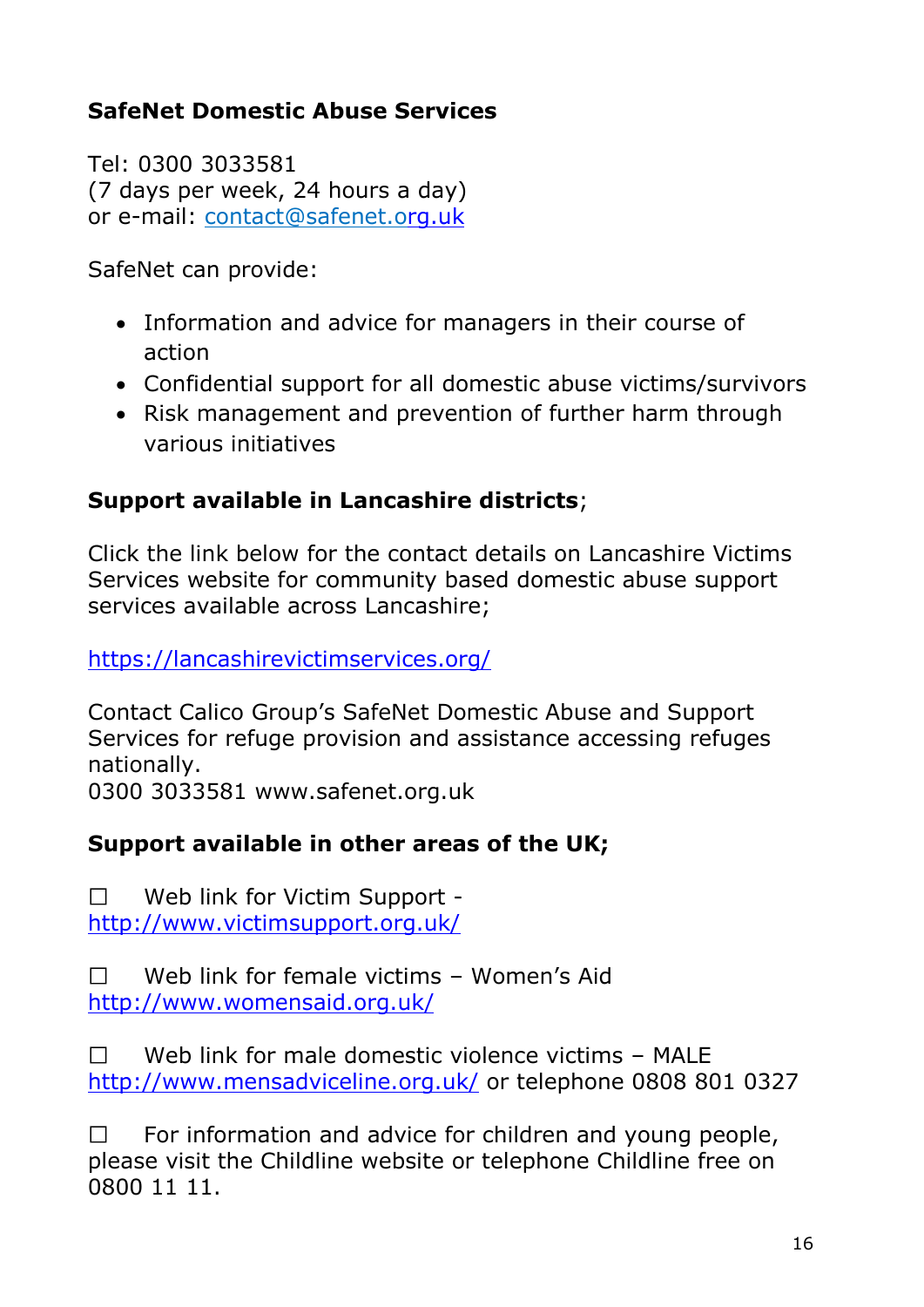$\Box$ Web link for Galop – anti-LGBT hate crime charity [http://www.galop.org.uk](http://www.galop.org.uk/)

If you are worried you might be forced into marriage or are  $\Box$ worried about a friend or relative contact the Forced Marriage Unit on 0207 008 0151.

 $\Box$ If you are a man either experiencing abuse, or are concerned about your abusive behaviour, or for professionals and victim/survivors looking for help for an abuser, or male victim, contact the Respect Phone line on 0845 122 8609 or visit [www.respectphoneline.org.uk.](http://www.respectphoneline.org.uk/)

 $\Box$ National Domestic Violence Helpline – 0800 247 2000. This helpline is run in partnership by Refuge and Women's Aid and is available 24 hours a day, 365 days a year.

SafeLives (SafeLives) - Web link for victims of domestic  $\Box$ abuse - [www.safelives.org.uk](http://www.safelives.org.uk/)

Web link for female victims and legal advice -  $\Box$ [www.rightsofwomen.org.uk](http://www.rightsofwomen.org.uk/)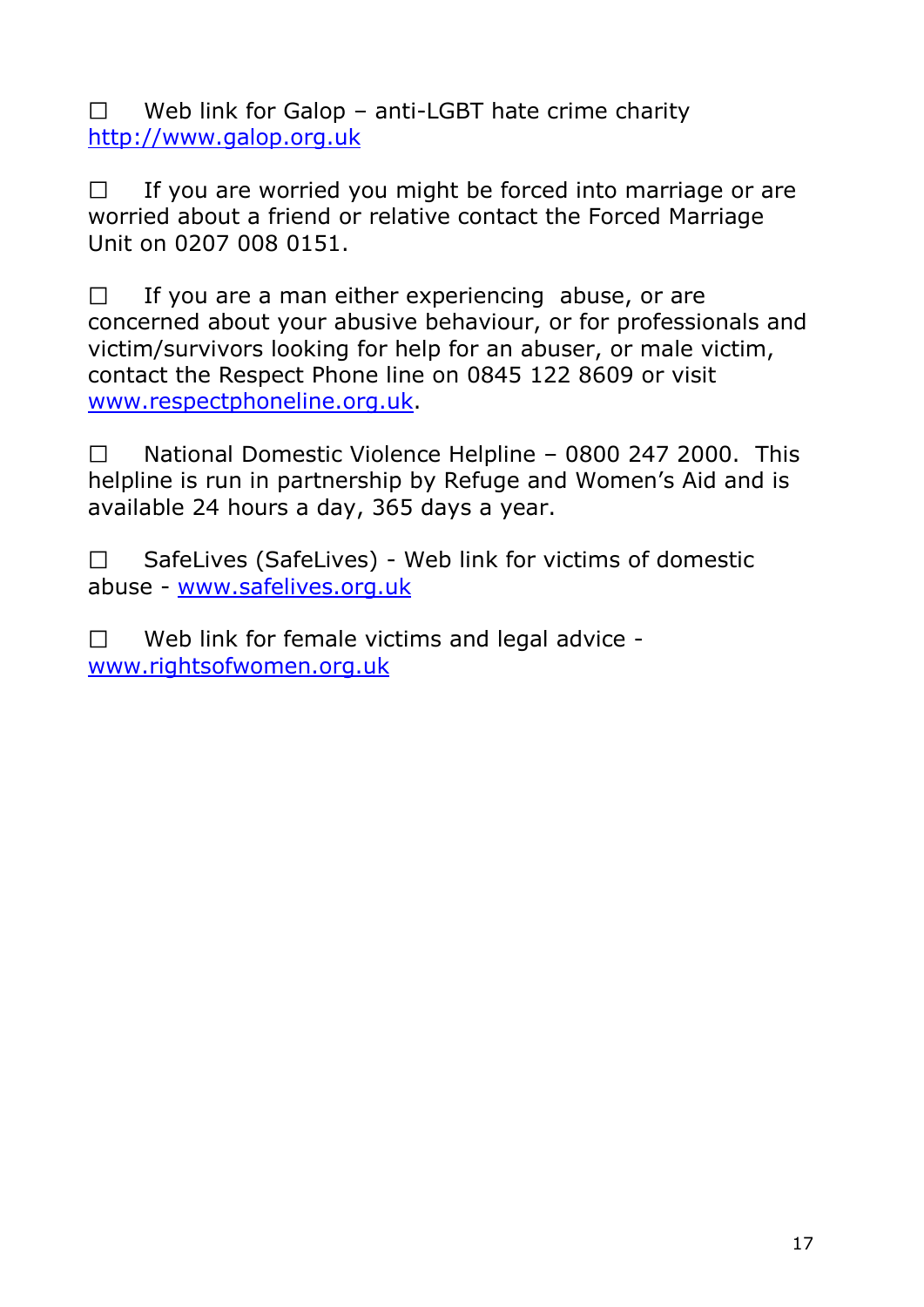#### **Appendix Two Managing a report of Domestic Abuse**

| 1. Ensure the environment is safe for disclosure. If this is at<br>the place of work, try to use a private room or where a<br>disclosure is made in the home ensure the alleged<br>perpetrator is not present.                                                                                                       |
|----------------------------------------------------------------------------------------------------------------------------------------------------------------------------------------------------------------------------------------------------------------------------------------------------------------------|
| 2. If a victim/survivor reports an incident in person at one of<br>our offices, they should be offered an interview with a<br>member of staff straight away wherever possible.                                                                                                                                       |
| 3. Take a non-judgmental approach to disclosures and avoid<br>being reactive in response to disclosures, don't appear<br>shocked, upset, angry or any other strong emotional<br>reaction as this can close down disclosure.                                                                                          |
| 4. Listen and support the victim/survivor, provide them with<br>the contact details for the local domestic abuse services. In<br>the majority of cases, where there is no immediate danger,<br>the victim/survivor sets the pace. This may mean that no<br>immediate action is taken.                                |
| 5. Where there are concerns for the person's immediate<br>safety, encourage them to seek advice from SafeNet or a<br>local domestic abuse service. Ask if there are children and<br>young people in the home. If you have concerns for a<br>child's welfare refer to the Calico Safeguarding Policy.                 |
| 6. Complete a Domestic Abuse, Stalking and Harassment Risk<br>Checklist (DASH) with the victim. Where high risk domestic<br>abuse is identified, refer into MARAC with the<br>victim/survivor's consent where possible/required. For<br>further support and advice liaise with Safenet and Complex<br>Case Officers. |
| 7. If possible this should be with a Complex Case Officer or, if<br>no one is available one of the Neighbourhood Officers or<br>Tenancy Sustainment Officers. (Calico Homes). Or a<br>Domestic Abuse ambassador from the Group.                                                                                      |
| 8. If the staff member is at the victim/survivor's home when<br>the disclosure is made, it is important to get as much<br>information as possible- if safe to do so. If the alleged                                                                                                                                  |